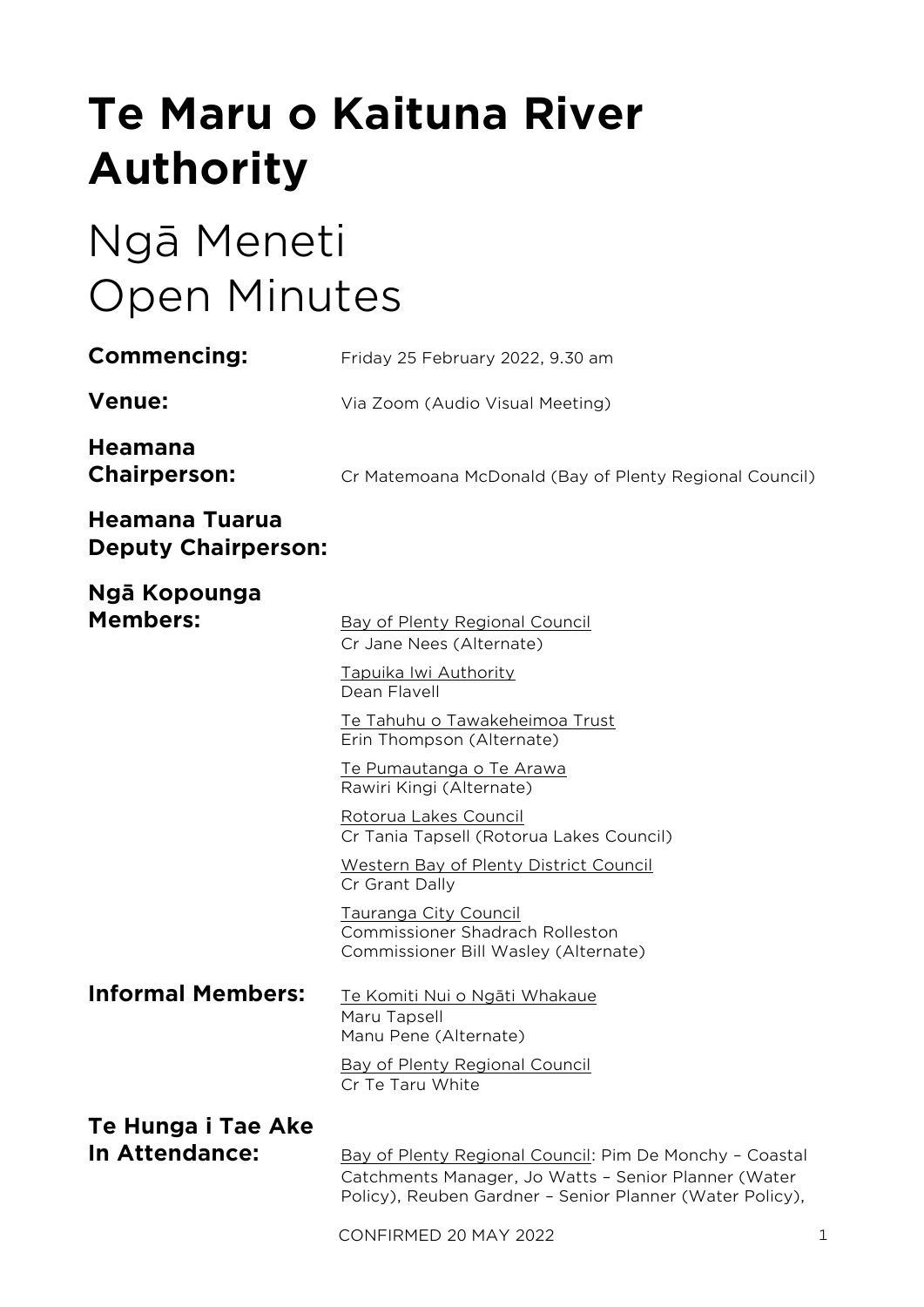Fiona Wood – Programme Coordinator Integrated Catchments, Rawiri Bhana – Māori Policy Advisor, Gina Mohi – Pūtaiao Mātauranga, Anaru Vercoe – Pou Whainga Principal Advisor, Clarke Koopu – Senior Advisor (Treaty), Sam Whittle – Communications Partner, Jenny Teeuwen – Committee Advisor

Western Bay of Plenty District Council: Matthew Leighton – Senior Policy Analyst

External: Mokoera Te Amo – Tapuika Iwi Authority and Te Kapu o Waitaha

# **Ngā Hōnea**

**Apologies:** Nick Chater, Geoff Rice, Piki Thomas and John Scrimgeour (for absence), Erin Thompson and Nicki Douglas (for lateness)

# **1. Chair's Opening Statement**

In order for a quorum to be present at the beginning of the meeting, Cr Matemoana McDonald, Deputy Chair, assumed the Chair to enable Dean Flavell, Chair, to act as the Tapuika Iwi Authority representative.

Cr McDonald formally opened the Zoom hui and advised that the hui was being recorded and that the recording would be uploaded to the Bay of Plenty Regional Council website and could be accessed via this link: [Te Maru o Kaituna River Authority](https://www.youtube.com/watch?v=jP2LNg4wUp8)  [Meeting Zoom Recording 25 February 2022 -](https://www.youtube.com/watch?v=jP2LNg4wUp8) YouTube

# **2. Karakia Whakatuwhera Opening Karakia**

A karakia was provided by Dean Flavell.

# **3. Ngā Hōnea Apologies**

## **Resolved**

**That Te Maru o Kaituna River Authority:**

**1 Accepts the apologies from Nick Chater, Geoff Rice, Piki Thomas and John Scrimgeour for absence, and from Erin Thompson and Nicki Douglas for lateness, tendered at the meeting.**

> **Flavell/Dally CARRIED**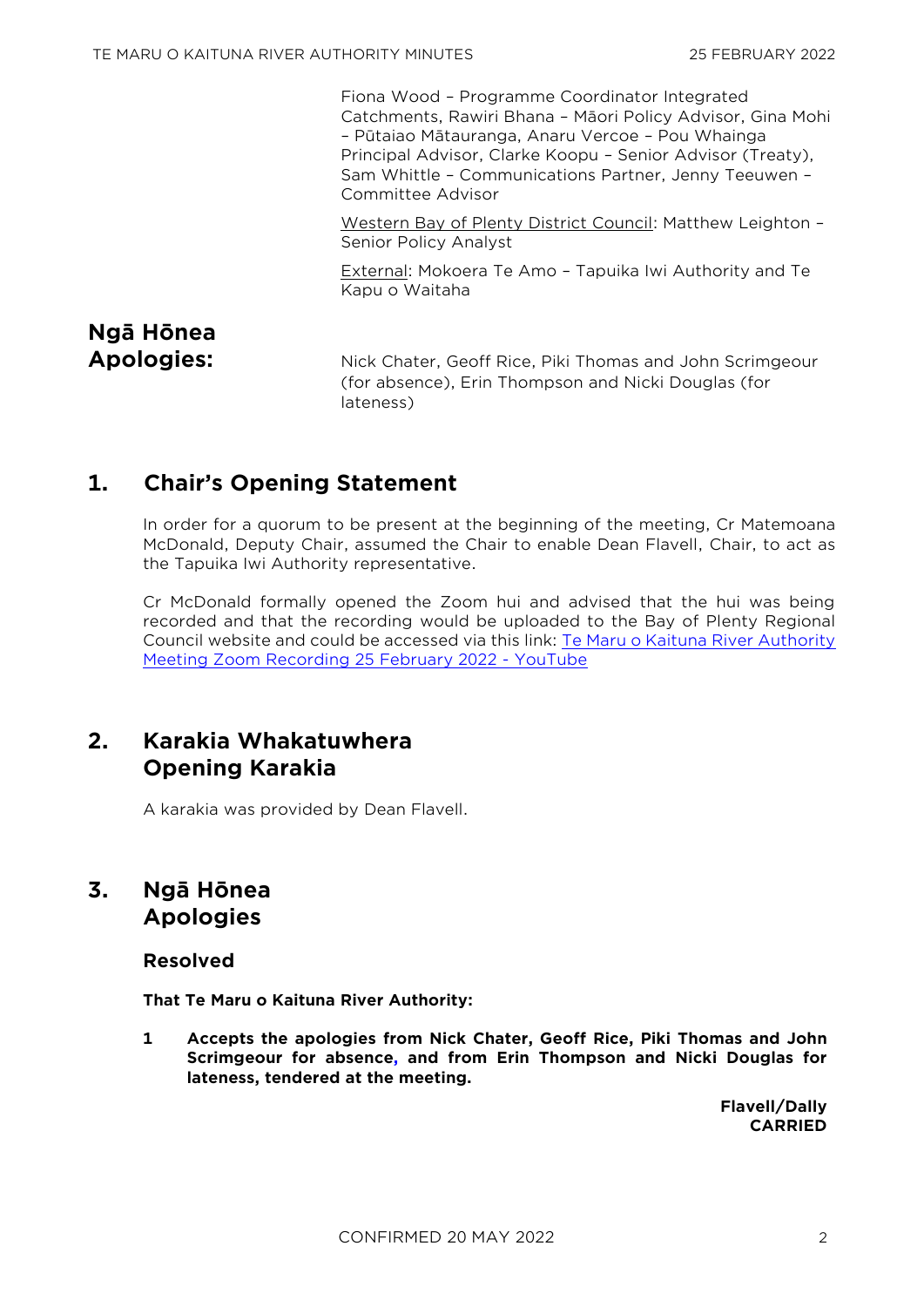# **1. Whakapuakanga o Ngā Take Whai Taha-Rua Declaration of Conflicts of Interest**

None declared.

## **2. Ngā Meneti Minutes**

**Kia Whakaūngia Ngā Meneti Minutes to be Confirmed**

## **2.1 Te Maru o Kaituna River Authority Minutes - 19 November 2021**

## **Resolved**

**That Te Maru o Kaituna River Authority:**

**Confirms the Te Maru o Kaituna River Authority Minutes - 19 November 2021 as a true and correct record.**

> **Nees/Flavell CARRIED**

## **3. Whakahoutanga Kōrero Verbal Updates**

## **3.1 Chairperson's Verbal Update**

Presented by: Dean Flavell - Tapuika Iwi Authority, and Cr Grant Dally – Western Bay of Plenty District Council

Mr Dean Flavell provided updates on the following:

## **Secretariat Update**

## **Key Points**

- An appointment to the Secretariat position for the Rangitāiki River Forum and Te Maru o Kaituna River Authority (TMoK) had been made.
- The Chairs of both Forums would work together to identify the key items to be addressed by the Secretariat position in the first year.

## **AFFCO consent pre-hearing meeting**

## **Key Points**

• TMoK had submitted to the AFFCO consent. A pre-hearing meeting had been held last week that was well attended by iwi.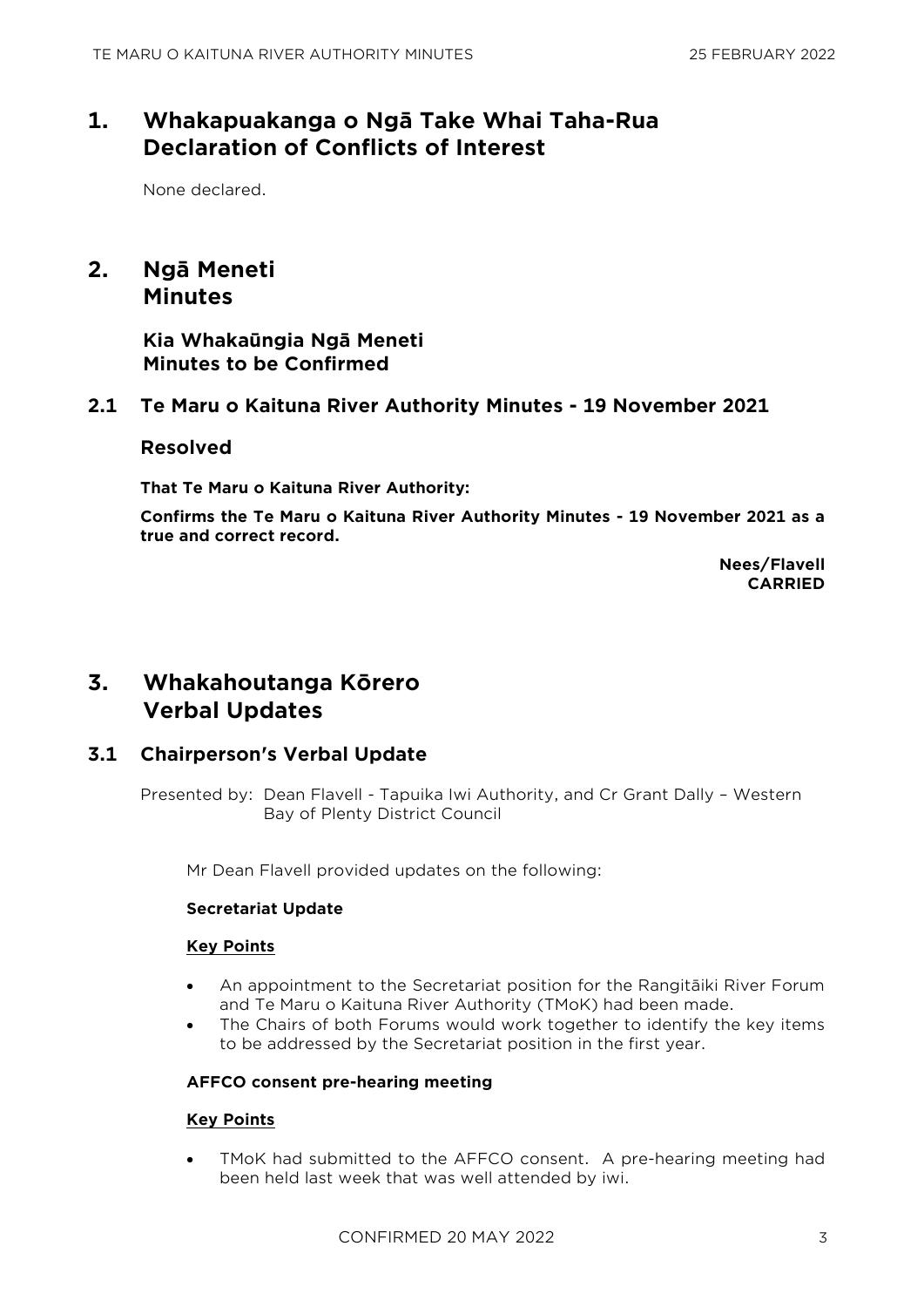- A site visit of the Rangiuru AFFCO site was undertaken immediately following the pre-hearing meeting.
- Ongoing discussions were required to ensure alignment and agreement between all interested parties.

## **Freshwater Vision letter**

#### **Key Points**

• As Chairperson of Te Maru o Kaituna River Authority Mr Flavell confirmed that he had received a letter from Sue Simpson, Planning Coordinator (Freshwater) on behalf of Reuben Gardiner, Senior Planner (Water Policy), but had not yet responded as he would like to hear comments from the Forum first. This would be discussed further as part of the Essential Freshwater Policy Programme 2022 item scheduled for later in the meeting.

#### **Navigation Safety Bylaw Review**

#### **Key Points**

- Consultation on the Navigation Safety Bylaw review had not yet occurred.
- A panel would be appointed to hear submissions. The panel would be made up of four Regional Council representatives and four iwi representatives, one of each for the four areas - Eastern Bay of Plenty, Rotorua, Western Bay of Plenty, and Tauranga.
- Nominations for the four iwi representatives would be sought from the cogovernance entities of each of the four areas.
- There was still a lot of bylaw development work to be done before the bylaw would be ready to go out for submissions.

#### **In Response to Questions**

The proposed four Regional Council representatives were Cr von Dadelszen (Tauranga), Cr Nees (Western Bay of Plenty), Cr Winters (Rotorua) and Cr Iti (Eastern Bay of Plenty).

## **Te Maru o Kaituna River Authority – Tapuika/Waitaha vacancy**

#### **Key Points**

- Mokoera Te Amo had been suggested as a possible iwi representative to fill the Tapuika/Waitaha vacancy for this forum.
- The appointment had yet to be confirmed.

Cr Grant Dally provided the following update:

## **Western Bay of Plenty District Council (WBOPDC)**

#### **Key Points**

- WBOPDC continued to work with marae in the district regarding wastewater reticulation and on site treatment options, with On-Site Effluent Testing (OSET) upgrades scheduled to occur over the next few months.
- Design and modelling work continued for the Te Puke Wastewater Treatment Plant upgrade.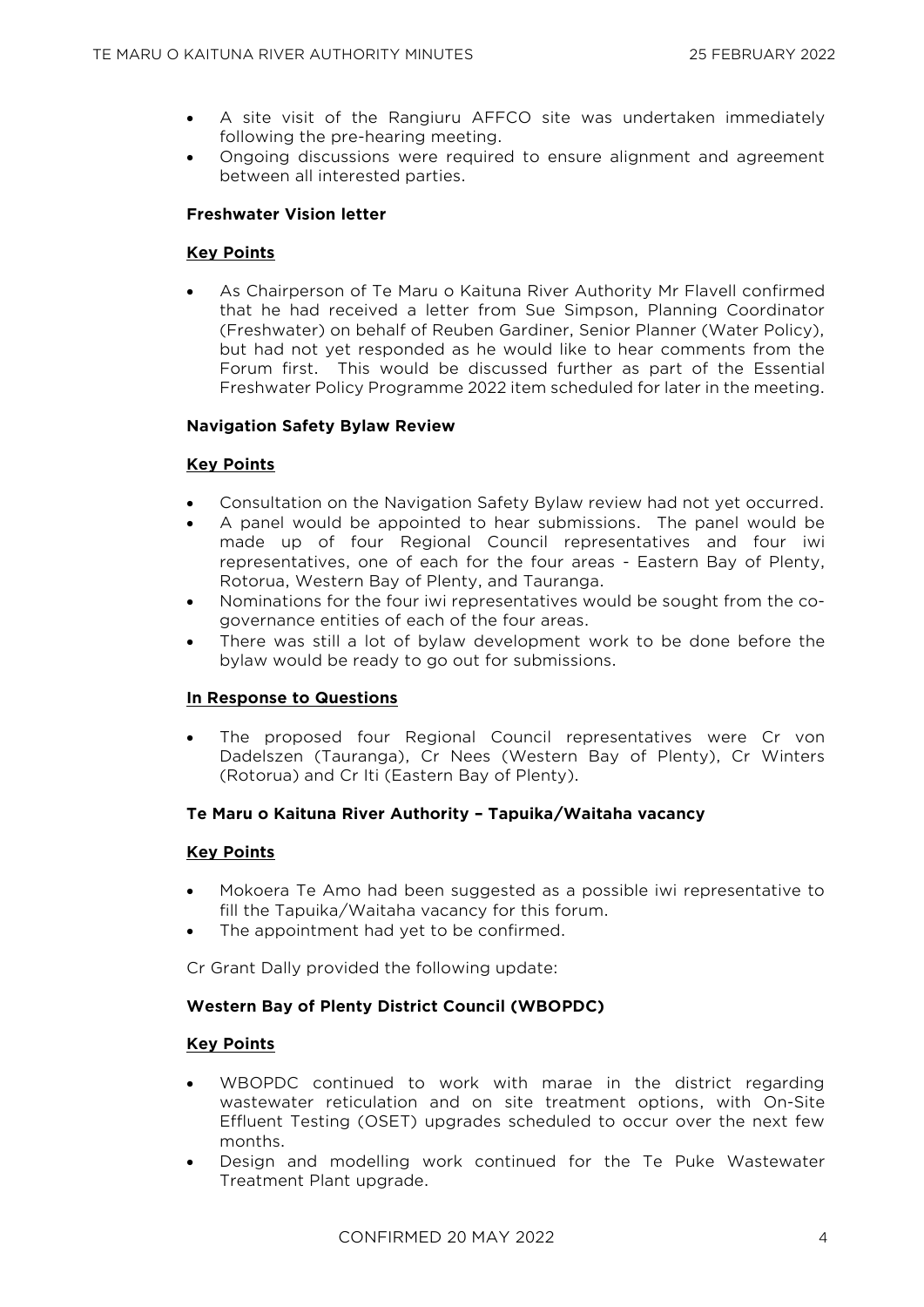• WBOPDC would meet with the Department of Internal Affairs (DIA) next Monday for a one-on-one discussion on the future for local government.

## **4. Ngā Pūrongo Reports**

## **Hei Pānui Anake Information Only**

## **4.1 Kaituna Catchment Operations Update**

Presented by: Pim de Monchy, Coastal Catchments Manager

## **Key Points**

The report provided updates on maritime safety around the Kaituna and the Kaituna Mole upgrade.

## **In Response to Questions**

• A poutama design had been incorporated into the resurfacing of the mole.

## **Resolved**

## **That Te Maru o Kaituna River Authority:**

**1 Receives the report, Kaituna Catchment Operations Update.**

**Flavell/White CARRIED**

## **4.2 Te Maru o Kaituna Action Plan Status Report December 2021- February 2022**

Presented by: Pim de Monchy, Coastal Catchments Manager

## **Key Points**

- The Te Maru o Kaituna Action Plan Status Report was presented in a new format following feedback received at the 19 November 2021 meeting.
- Further feedback on the new format and content was welcomed.
- Updates were provided for each project.

## **In Response to Questions**

• Whilst the Kaituna Road drain plantings were growing nicely, water quality results could not be correlated with the work because only parts of the drain had been changed. An example of best practice drain implementation where water quality could be monitored was the Te Arawa Management Ltd dairy farm at Maketū.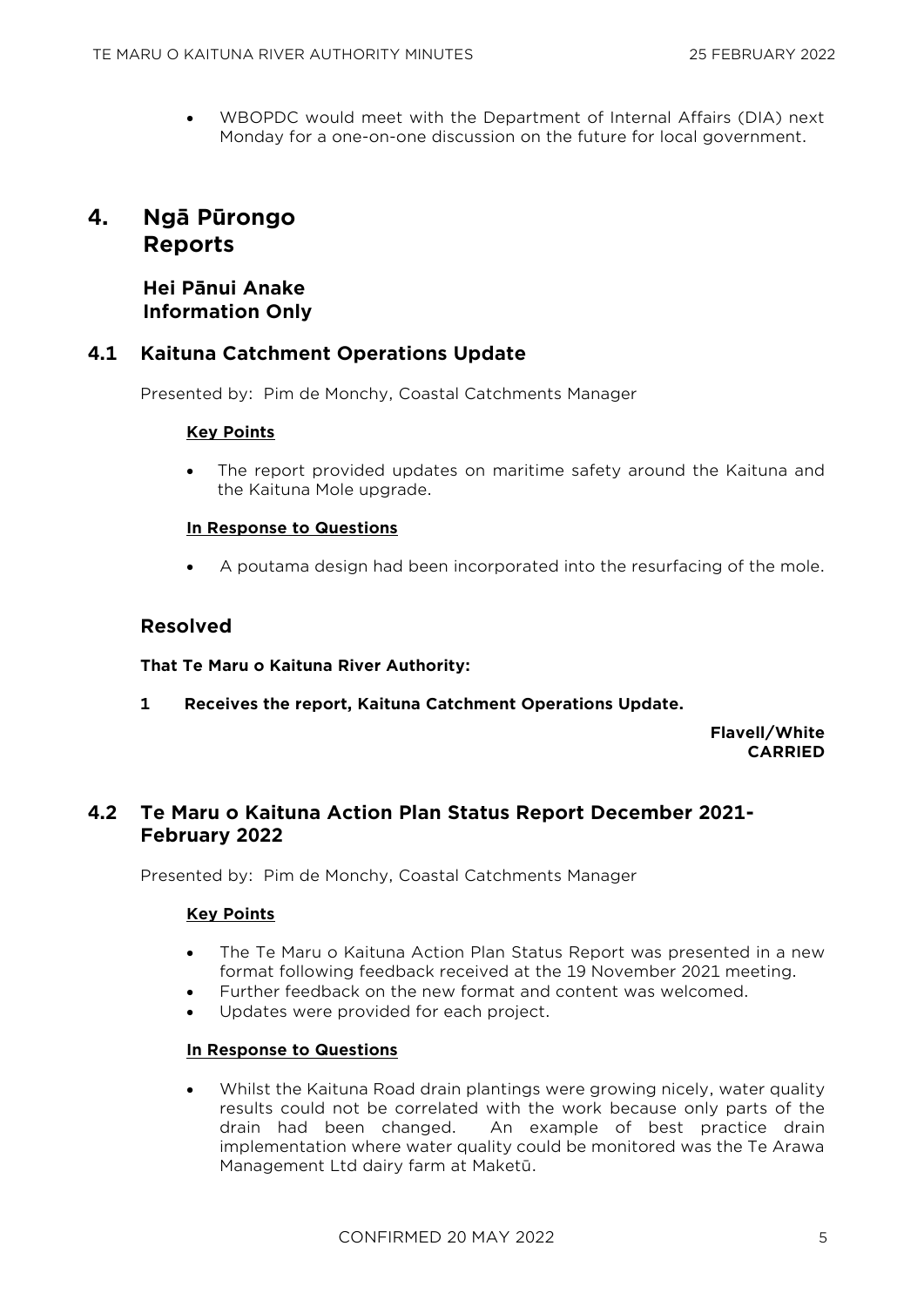- It was important that the most appropriate plants were planted and conversations between staff and tangata whenua were ongoing to ensure this happened.
- Cultural impact assessments (CIA) for the Ford Road Pump Station had not yet been commissioned. Tapuika Iwi Authority had expressed a wish to provide a CIA. Te Rūnanga o Ngāti Whakaue ki Maketū had yet to confirm whether they wished to provide a CIA.
- Trials on floating wetlands using drains as water filters were still ongoing but current results had indicated that whilst the process worked, it was not cost effective, with costs exceeding the benefits.
- Regional Council recognised that the status quo did not meet some ecological and cultural values in the receiving environment of the Kaituna River. The River Document and Action Plan went a long way to identifying what actions were required for the receiving environment to be restored to moderate health.
- Compliance monitoring for OSET ranged from domestic to large pack houses, and also included the Papamoa Hills Regional Park.
- Low risk compliance signalled a technical non-compliance, whereas moderate or significant non-compliance signalled an adverse environmental effect or a significant adverse environmental effect.
- 13 of the 14 significant non-compliances for consented takes and discharges were technical in nature. One was related to the discharge from a Waste Water Treatment Plant at Maketū which had caused ponding issues in the disposal area. This was currently under investigation.

10.38 am - Erin Thompson **entered** the meeting.

- Takes and discharges consents across the catchment were tracked and checked for compliance.
- Significant non-compliance issues for consented takes and discharges would be reported in more detail in the status report going forward.
- How projects were prioritised was dependent on the entity identified as the lead for each project.
- The Coastal Park Network project was identified in the status report but had not yet started.

## **Key Points - Members**

- General support for the report's new format was indicated.
- Keeping in touch with iwi across this space would continue to be important.
- With the recent Secretariat appointment, Te Maru o Kaituna River Authority now had a dedicated resource to help progress the projects that they were the lead for.
- Timeframes for the Pataka Kai project had been amended to better align with Matariki and the lunar calendar.
- There was commonality between projects nine, thirteen and sixteen and how these might be merged was under consideration.

## **Resolved**

## **That Te Maru o Kaituna River Authority:**

**1 Receives the report, Te Maru o Kaituna Action Plan Status Report December 2021-February 2022.**

> **White/Pene CARRIED**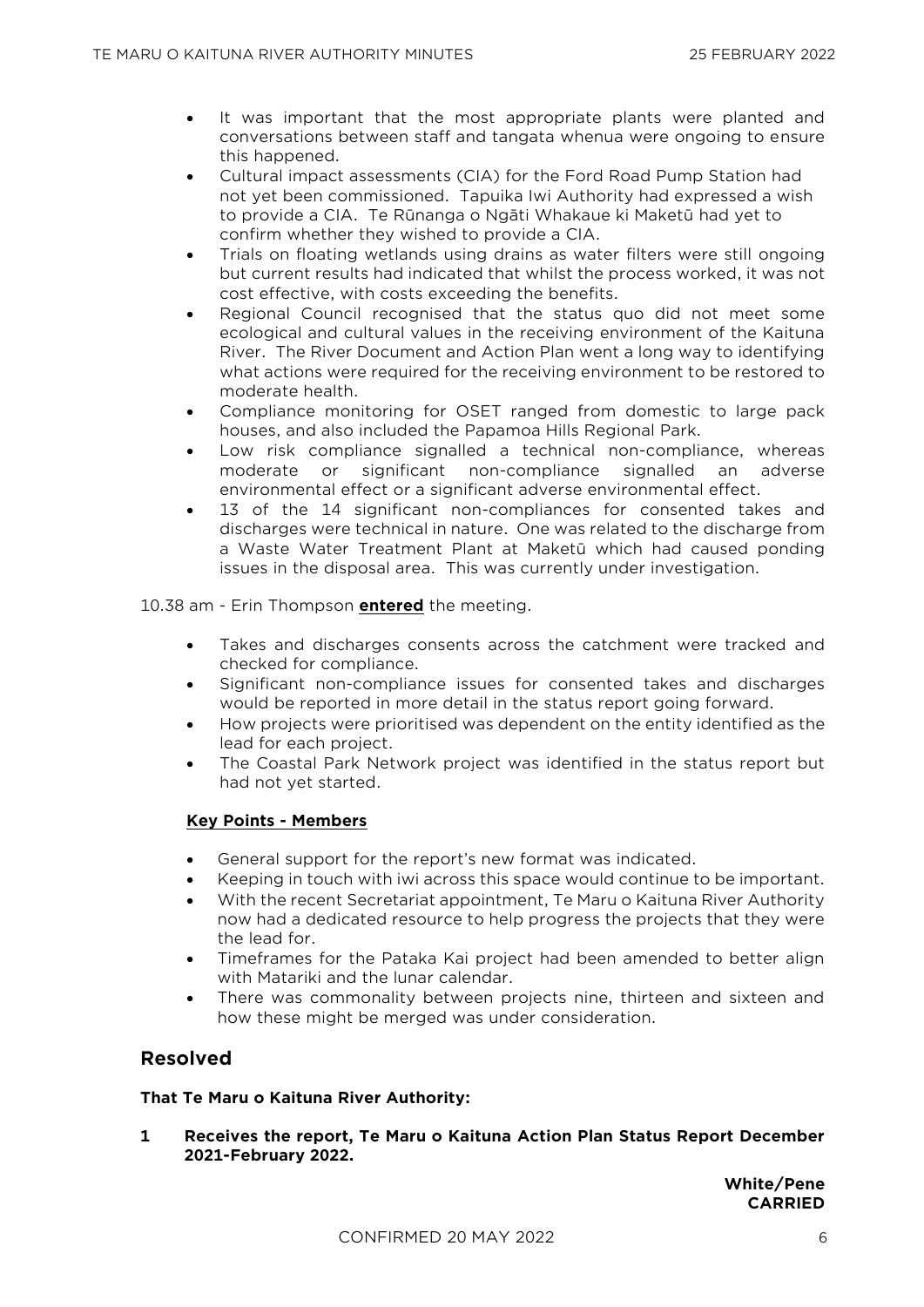## **4.3 Te Puke/Maketu Reserve Management Plan Review**

Presented by: Matt Leighton, Senior Policy Analyst, Western Bay of Plenty District Council.

## **Key Points**

• Submissions to the Te Puke/Maketū Reserve Management Plan Review were encouraged. Submissions closed on 24 April 2022.

## **Items for Staff Follow Up (WBOPDC)**

- Staff to provide a presentation on this topic at the next meeting.
- Staff to follow up with Manu Pene regarding his request that this item be presented to Ngāti Whakaue at Maketū.

## **Resolved**

## **That Te Maru o Kaituna River Authority:**

**1 Receives the report, Te Puke/Maketu Reserve Management Plan Review.**

**Flavell/Thompson CARRIED**

## **4.4 Essential Freshwater Policy Programme 2022**

Presented by: Jo Watts, Senior Planner (Water Policy)

*Presentation: Freshwater Vision: Objective ID A4048219* [⇨](../../../RedirectToInvalidFileName.aspx?FileName=TMOK_20220225_MAT_3529.PDF#PAGE=2)

## **Key Points**

- A three person panel for Regional Policy Statement (RPS) Proposed Change 5 - Kaituna River Hearing, had been confirmed by the Freshwater Commissioner, and included Antoine Coffin as Chair of the panel, Rawiri Faulkner as the iwi nominee, and Councillor Andrew von Dadelszen as the Regional Council nominee.
- The main focus of the Essential Freshwater Policy Programme (EFPP) for 2022 would be setting the vision and the development of outcomes, targets and limits.
- The current key task was to try and progress the example long-term vision.
- Direction was being sought on whether TMoK were comfortable to endorse the example Kaituna vision for iwi and community engagement, and whether TMoK wished to provide any specific feedback to Toi Moana in response to the Freshwater Vision letter (Attachment 2).

## **In Response to Questions**

- The letter referred to a vision for freshwater for the whole region. It did not take away from the visions for the Kaituna and Rangitāiki.
- There were common synergies and good alignment between the existing documents that the example vision was based on.